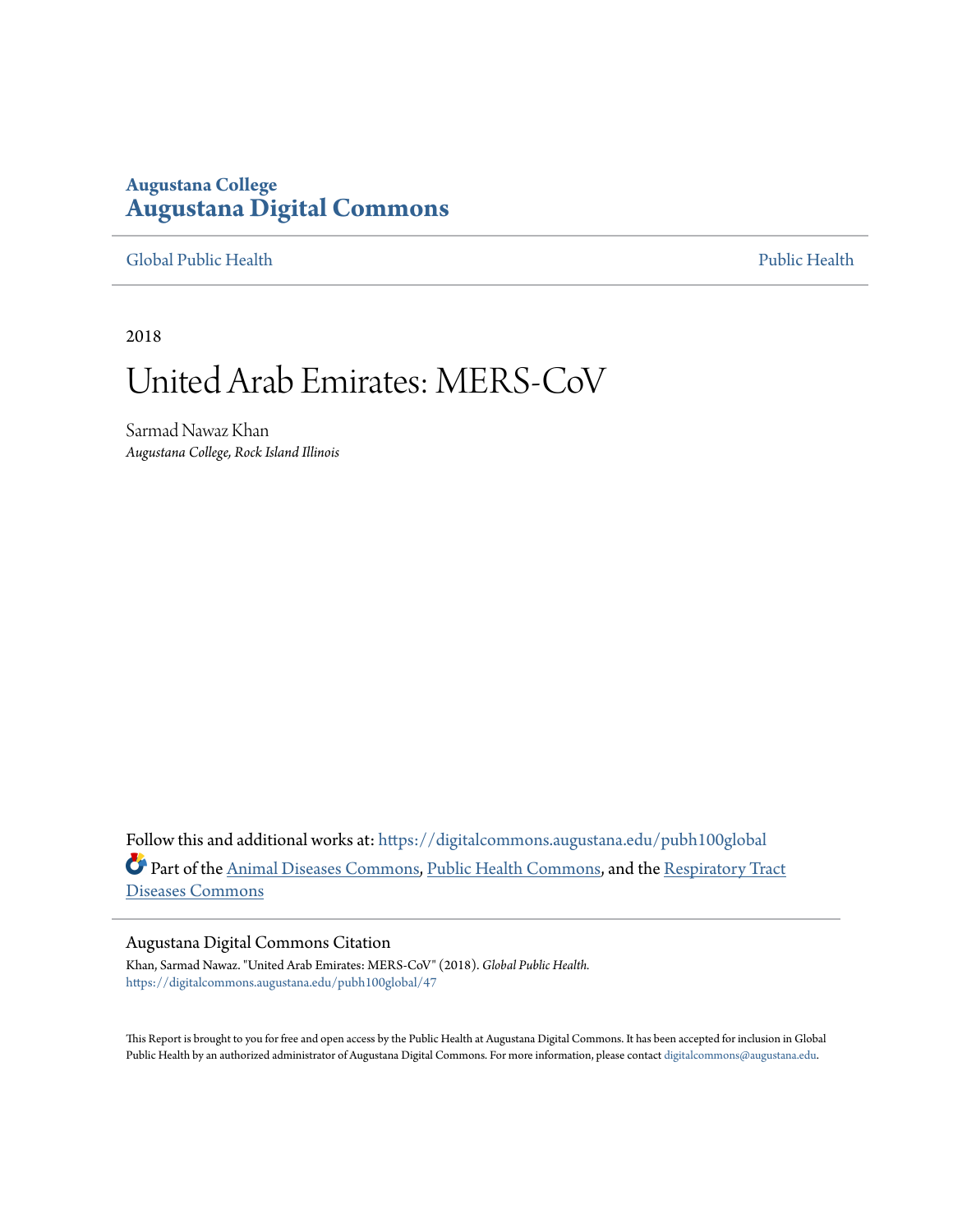# **United Arab Emirates MERS-CoV as a National Issue Sarmad Nawaz Khan**



# **Location:**



United Arab Emirates is a federal absolute monarchy in Western Asia at the South East end of the Arabian Peninsula on the Persian Gulf, bordering Oman to the East and Saudi Arabia to the south, as well as sharing maritime borders with [Qatar](https://en.wikipedia.org/wiki/Qatar) to the west and [Iran](https://en.wikipedia.org/wiki/Iran) to the north.

# **Population:**

The current population of the UAE is 9,457,851. The ethnic group contains Emirati (11.32%), other Arab and Iranian nationalities (18%), South Asian nationalities (60%), and other expatriate nationalities include Westerners, East Asians and Africans (12%).

The major religion represented in the UAE is Islam (76%), followed by Christian (9%), and other Hindu and Buddhist (15%).

# **Political Structure:**

It is a federation of hereditary absolute monarchies, governed by a Federal Supreme Council made up of seven Emirs, establishes federal policies and sanctions legislation. It also elects the UAE's president. Most council decisions are reached through a consensus of the emirates' rulers and leading families. Since the council meets four times a year, the UAE cabinet runs the day-to-day affairs of the federation. The president chooses the cabinet and members of the federal judiciary. All responsibilities not granted to the national government are reserved to Emirates.

# **Major Challenges:**

# **Internal**

The internal issues which the UAE are facing are some security and political issues. They are resolving their security issue in this way that each Emirate funds paramilitary and security forces that monitor the expatriate community, the military, and foreign soldiers. The United States will likely guarantee the federation's security of the UAE in the near term. The political issues have resolved by the Ruler of Abu Dhabi, Shaykh Zayid al-Nahyan, who has used Abu Dhabi's wealth and his political skills to bridge the gap between 'tribal' and 'modern' forces within the federation.

# **External**

The external challenges are in the field of business. They are managing through the economic recovery with emphasis on finding new sources of growth. However, MERS-CoV didn't effect much in UAE, but they are trying to prevent it by taking precautions and spreading awareness.

# **Public Health Issue:**

The public health problem faced by the UAE now a days is MERS. Middle East Respiratory Syndrome (MERS) is a viral respiratory disease caused by a novel coronavirus (MERS-CoV). It is a zoonotic virus, which means it is a virus that is transmitted between animals (like camels which are major part of causing) and people.

# **Most Affected Population:**

The virus appears to cause more severe disease in people with weakened immune systems, older people, and people with chronic diseases such as renal diseases, diabetes, cancer, and chronic lung disease. Overall, the median age of MERS-CoV patients is 50 years and 64.5% of patients are male.

# **Frequency of Disease:**

According to Gulf Co-operation Council, the mortality rate for people with the MERS virus is approximately 35%. This may be an overestimate, however, 80 cases were reported from 2013 to 2016 in the United Arab Emirates, but the actual rate for people in UAE is still not known.